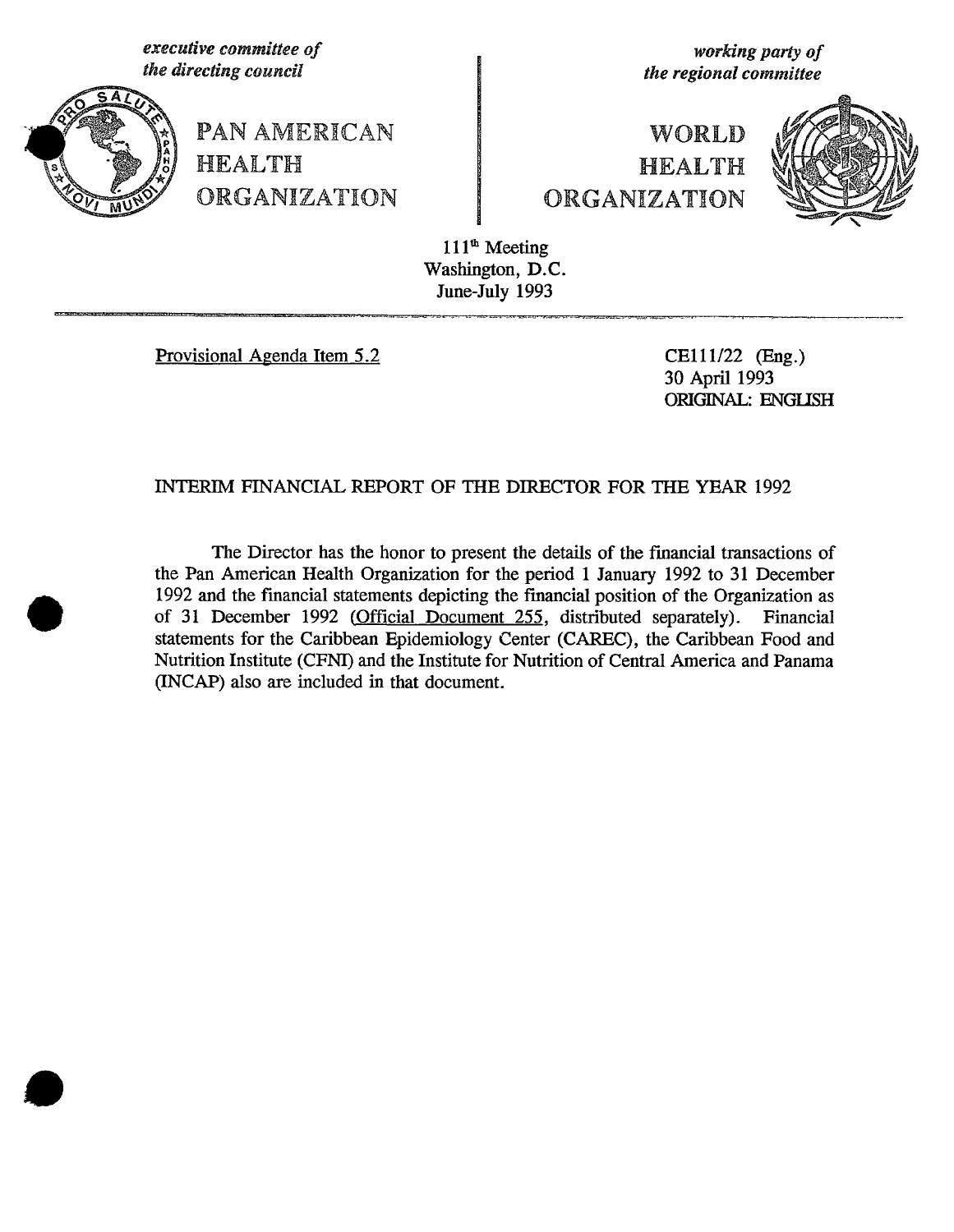executive committee of *executive committee* of **of** *containent in the directing council* 



PAN AMERICAN **HEALTH** ORGANIZATION | ORGANIZATION

**the regional committee** 

# WORLD **HEALTH**



111<sup>th</sup> Meeting Washington, D.C. June-July 1993

Provisional Agenda Item 5.2 CEll1/22, ADD. (Eng.)

7 June 1993 ORIGINAL: ENGLISH

# INT*E*RIM FINANCIAL REPO*R*T OF THE DIR*E*CTOR FO*R* THE Y*E*AR 1992

Schedule of F.**.xtrabudgetary-fund**edProje**cts Initiated in 1992 with Program Support Costs Waived or a Lower Rate Applied** 

By Resolution XIV of the 82nd Meeting of the Executive Committee (1979) the Director was requested to notify the Executive Committee annually of all instances in which the normal PAHO charge for program support costs of extrabudgetary activities was waived or applied at less than the normal rate.

The annexed Schedule A indicates those instances during 1992 where these charges were waived or a lower-than-normal rate applied. The schedule shows the name of the contributor, title of the project, amount of the contribution, and the rate app**li**ed.

The Director, in deciding to waive or apply a rate lower than the normal program support cost rate, has taken into consideration such factors as pu*r*pose of contribution, financial limitation of the contributor, policy of the contributor regarding reimbursement of program support costs and needs and objectives of the Organization.

> Schedule o*f Extrabudgetar*y-funded Projects Initiated in *1992 with Full Program Support Costs*

The annexed Schedule *B* reflects those extrabudgetary projects initiated i*n* 199**2** where charges for program support costs of at least 13%, PAHO's normal charge, were app**li**ed against direct project costs. The schedule shows the name of the contributor, title of the project, amount of the contribution and the rate app**li**ed.

Annexes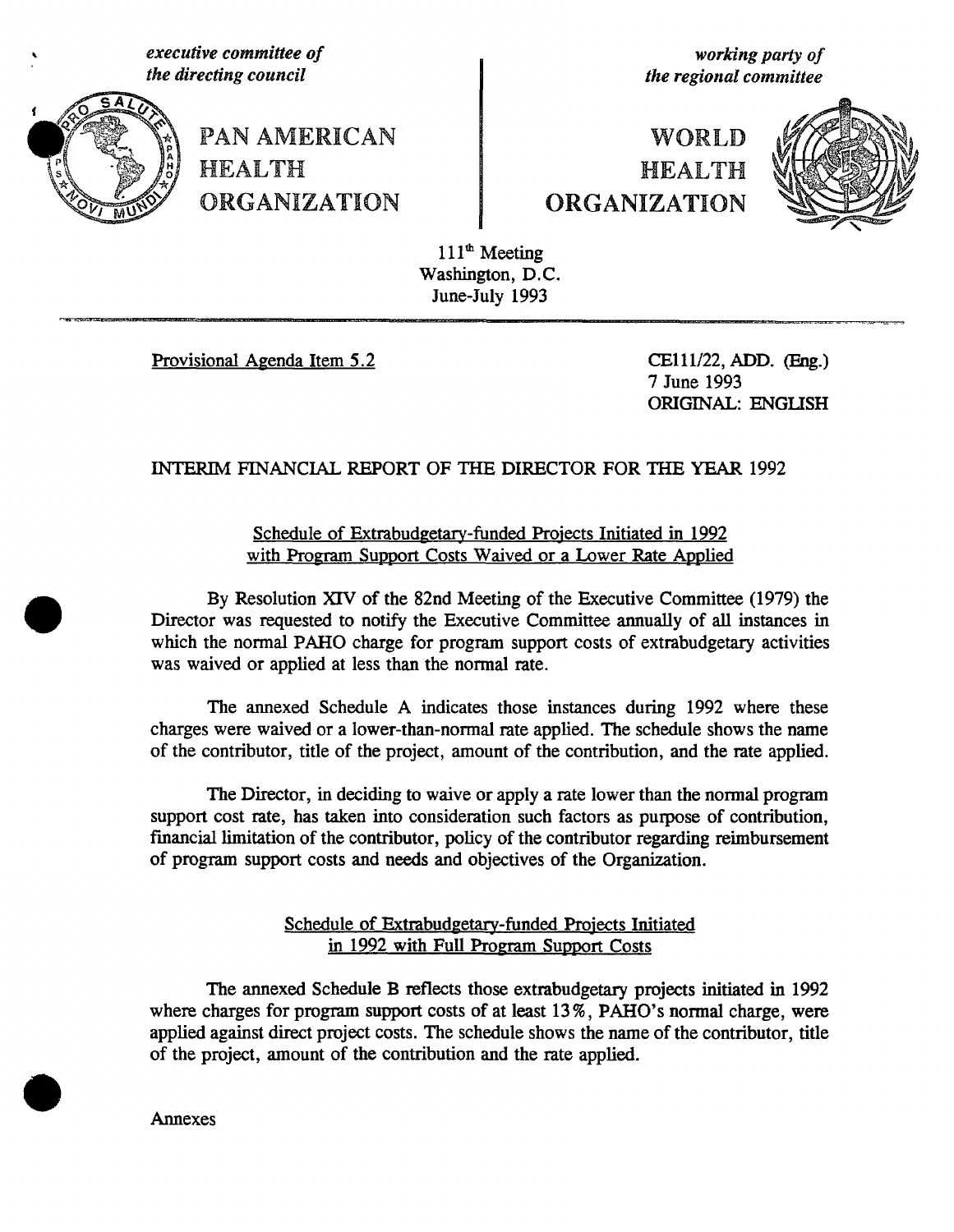



SCHEDULE A

# SCHEDULE OF EXT**R**ABUDOETARY**-**FUNDED PROJECTS INITIATED IN 1992 WITH P**R**OG**R**AM SUPPORT COSTS WAIVED O**R** LOWE**R R**ATE APPLIED (EXPR**E**SSED IN U**.**S**.** DOLLA**R**S)

|                 | PROJECT No.                  | NAME OF CONTRIBUTOR           |                                                                |                                 |                                   |
|-----------------|------------------------------|-------------------------------|----------------------------------------------------------------|---------------------------------|-----------------------------------|
|                 |                              |                               | PROJECT TITLE                                                  | <b>FUNDS</b><br><b>ALLOTTED</b> | <b>PSC RATE</b><br><b>APPLIED</b> |
|                 | PAHO/WHO MEMBER GOVERNMENTS: |                               |                                                                |                                 |                                   |
|                 |                              |                               |                                                                |                                 |                                   |
|                 | <b>ARGENTINA</b>             |                               |                                                                |                                 |                                   |
|                 | <b>PAZ-ZNS-020</b>           | GOVERNMENT OF ARGENTINA       | CONTRIBUTION OF GOVERNMENT OF ARGENTINA<br>TO INPPAZ           | 552,095.00                      | NIL                               |
|                 | $PAZ-FOS-020$                | GOVERNMENT OF ARGENTINA       | FOOD PROTECTION                                                | 907,989.00                      | <b>NIL</b>                        |
| <b>BARBADOS</b> |                              |                               |                                                                |                                 |                                   |
|                 | BAR-NCD-011                  | <b>GOVERNMENT OF BARBADOS</b> | COMMUNITY MENTAL HEALTH                                        | 25,500.00                       | <b>NIL</b>                        |
| <b>BRAZIL</b>   |                              |                               |                                                                |                                 |                                   |
|                 | BIR-HBD-026                  | <b>GOVERNMENT OF BRAZIL</b>   | PROJECT SERVICES (MINISTRY OF HEALTH<br><b>CONTRIBUTION)</b>   | 24,273.00                       | <b>NIL</b>                        |
|                 | BIR-HBD-027                  | <b>GOVERNMENT OF BRAZIL</b>   | PROJECT SERVICES (MINISTRY OF HEALTH<br>CONTRIBUTION, PART II) | 67,544.00                       | <b>NIL</b>                        |
|                 | BRA-HME-001                  | <b>GOVERNMENT OF BRAZIL</b>   | LOCAL CURRENCY - FIRST AMENDMENT TO<br><b>AGREEMENT NO. 2</b>  | 34,492.00                       | <b>NIL</b>                        |
| COLOMBIA        |                              |                               |                                                                |                                 |                                   |
|                 | <b>PAZ-ZNS-024</b>           | GOVERNMENT OF COLOMBIA        | VOLUNTARY CONTRIBUTION TO INPPAZ                               | 64,517.00                       | NIL                               |
|                 | $COL-ZNS-020$                | GOVERNMENT OF COLOMBIA        | SURVEILLANCE AND CONTROL OF URBAN RABIES                       | 85,536.00                       | $8.00*$                           |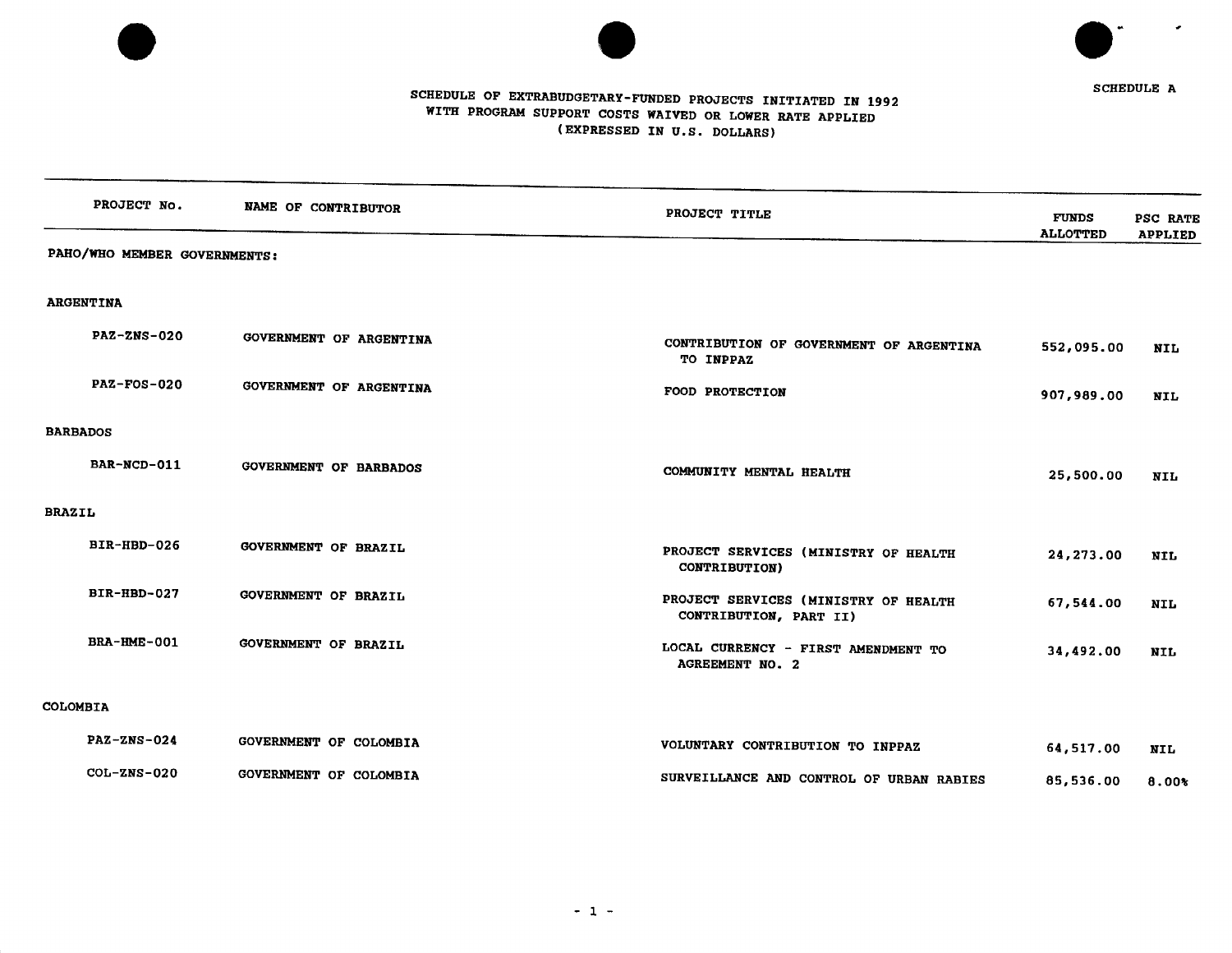$\mathbf{L}$ 

## SCHEDULE OF EXTRABUDGETARY**-**FUNDED P**R**OJECTS INITIATED IN 1992 WITH PROG**R**AM SUPPO**R**T COSTS WAIVED OR LOWE**R RA**T**E** APPLIED (EXPRESSED IN U**.**S**.** DOLLA**R**S)

|                | PROJECT No.                                      | <b>NAME OF CONTRIBUTOR</b>   | PROJECT TITLE                                                                     | <b>FUNDS</b>       | PSC RATE       |
|----------------|--------------------------------------------------|------------------------------|-----------------------------------------------------------------------------------|--------------------|----------------|
|                | COSTA RICA                                       |                              |                                                                                   | <b>ALLOTTED</b>    | <b>APPLIED</b> |
|                | $COR-CWS-020$                                    | GOVERNMENT OF COSTA RICA     | INSTITUTIONAL DEVELOPMENT OF "INSTITUTO<br>DE ACUEDUCTOS Y ALCANTARILLADOS (AYA)" | 87,550.00          | $3.00*$        |
| <b>DENMARK</b> |                                                  |                              |                                                                                   |                    |                |
|                | $COR-CEH-033$                                    | GOVERNMENT OF DENMARK        | INSTITUTIONAL STRENGTHENING OF<br>ENVIRONMENTAL HEALTH SECTOR                     | $12,252.00$ 10.00% |                |
|                | GOVERNMENT OF THE FEDERAL<br>REPUBLIC OF GERMANY |                              |                                                                                   |                    |                |
|                | $MCP-DPP-063$                                    | <b>GOVERNMENT OF GERMANY</b> | REGIONAL IDNDR MEETING IN JAMAICA,<br>$19-26$ MAY 1992                            | 38,800.00          | NIL            |
| <b>ITALY</b>   |                                                  |                              |                                                                                   |                    |                |
|                | $GUT - EPI - 020$                                | <b>GOVERNMENT OF ITALY</b>   | MOP-UP OPERATION                                                                  | 4,282.00           | NIL            |
| <b>NORWAY</b>  |                                                  |                              |                                                                                   |                    |                |
|                | $BLZ-CEH-032$                                    | GOVERNMENT OF NORWAY         | INSTITUTIONAL STRENGTHENING OF<br>ENVIRONMENTAL HEALTH SECTOR                     | 24,295.00 12.00%   |                |
| <b>PERU</b>    |                                                  |                              |                                                                                   |                    |                |
|                | PER-DHS-014                                      | <b>GOVERNMENT OF PERU</b>    | SOCIAL HEALTH EMERGENCY -RURAL HEALTH<br>EDUCATION AGAINST CHOLERA                | 1,854,663.00       | $1.00*$        |
|                | $PER-DRS-024$                                    | <b>GOVERNMENT OF PERU</b>    | SOCIAL HEALTH DEVELOPMENT -PROCUREMENT OF<br>ESSENTIAL DRUGS (FONCODES)           | 571,580.00         | $3.00*$        |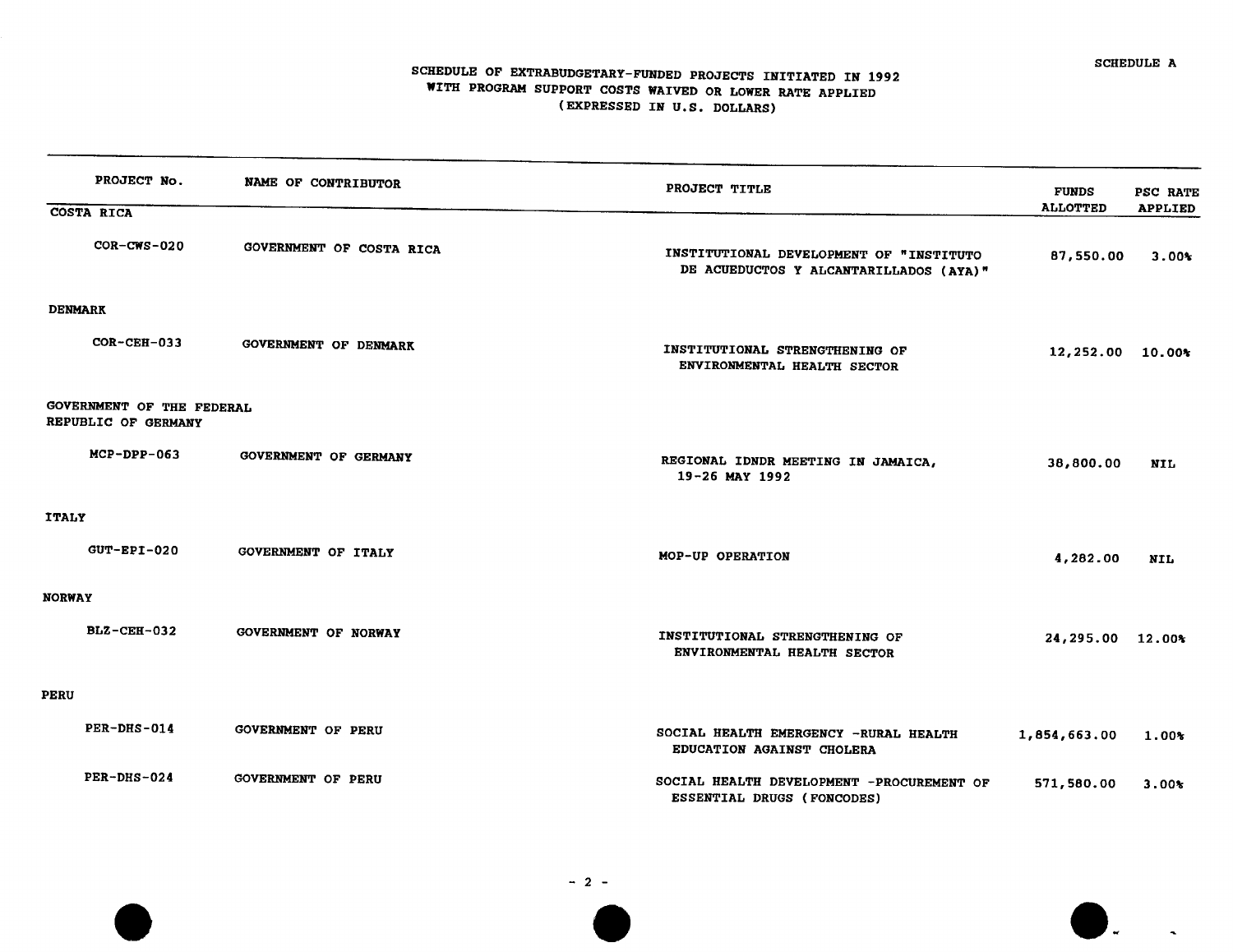



# SCHEDULE OF EXTRABUDGETARY-FUNDED PROJECTS INITIATED IN 1992 WITH PROGR**A**M SUPPORT COSTS WAIVED OR LOWER RAT**E** APPLIED (EXPR**E**SSED IN U.S. DOLLARS)

| PROJECT No.                 | NAME OF CONTRIBUTOR                               | PROJECT TITLE                                                              | <b>FUNDS</b>    | PSC RATE       |
|-----------------------------|---------------------------------------------------|----------------------------------------------------------------------------|-----------------|----------------|
| PER-DHS-021                 | <b>GOVERNMENT OF PERU</b>                         |                                                                            | <b>ALLOTTED</b> | <b>APPLIED</b> |
|                             |                                                   | SOCIAL HEALTH DEVELOPMENT - COMMUNICABLE<br>DISEASES PREVENTION (FONCODES) | 564,895.00      | $8.00*$        |
| PER-DHS-022                 | <b>GOVERNMENT OF PERU</b>                         | SOCIAL HEALTH DEVELOPMENT -NEONATAL TETANUS<br>CONTROL (FONCODES)          | 96,532.00       | $8.00*$        |
| UNITED KINGDOM              |                                                   |                                                                            |                 |                |
| $CAR$ - $CDD$ - 020         | OVERSEAS DEVELOPMENT ADMINISTRATION (ODA)         | PREVENTION AND CONTROL OF CHOLERA                                          | 30,000.00       | <b>NIL</b>     |
| UNITED STATES OF AMERICA    |                                                   |                                                                            |                 |                |
| ARG-OCD-021                 | U.S. AGENCY FOR INTERNATIONAL DEVELOPMENT (USAID) | STUDY ON ARGENTINE HEMORRAGIC FEVER                                        | 350,438.00      | <b>NIL</b>     |
| CFN-NUT-012                 | U.S. AGENCY FOR INTERNATIONAL DEVELOPMENT (USAID) | INTERNATIONAL NUTRITION CONFERENCE<br>(JAMAICA)                            | 7,150.00        | <b>NIL</b>     |
| $MCP-HEE-133$               | U.S. DEPARTMENT OF HEALTH AND HUMAN SERVICES      | SPECIAL PROGRAM FOR RESEARCH ON AGING<br>(PHS/OIH GRANT)                   | 20,000.00       | <b>NIL</b>     |
| <b>MCP-MCH-070</b>          | CENTERS FOR DISEASE CONTROL (CDC)                 | LATIN AMERICAN MATERNAL MORTALITY<br>SURVEILLANCE CONFERENCE               | 20,000.00       | <b>NIL</b>     |
| $MCP-TOH-020$               | CENTERS FOR DISEASE CONTROL (CDC)                 | INTERVENTION TO REDUCE SMOKING AMONG<br>HEALTH CARE WORKERS                | 6,000.00        | <b>NIL</b>     |
| $USA-HBL-020$               | U.S. DEPARTMENT OF HEALTH AND HUMAN SERVICES      | SPANISH TRANSLATION OF HEALTH DIARY                                        | 2,128.00        | <b>NIL</b>     |
| INTERNATIONAL ORGANIZATIONS |                                                   |                                                                            |                 |                |
| CEC-HIV-040                 | FAMILY HEALTH INTERNATIONAL                       | MODELING OF THE AIDS EPIDEMIC IN THE<br>EASTERN CARIBBEAN                  | 19,900.00       | <b>NIL</b>     |
| CFN-NUT-050                 | FOOD AND AGRICULTURE ORGANIZATION (FAO)           | INTERNATIONAL CONGRESS ON NUTRITION MEETING                                | 10,000.00       | NIL            |

**-** 3 **-**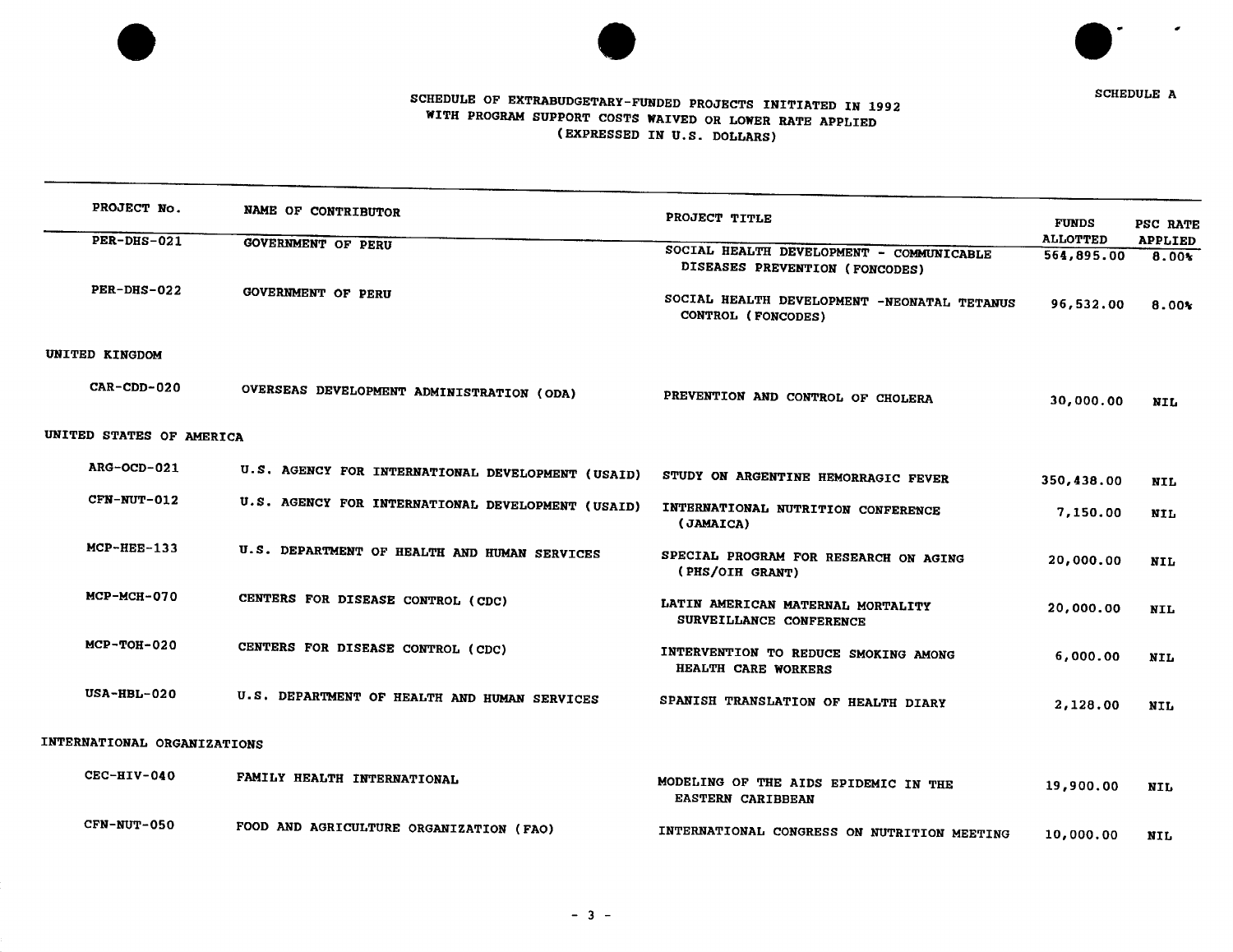$\mathbf{L}$ 

## SCHEDULE OF EXTRABUDGETARY-FUNDED PROJECTS INITIATED IN 1992 WITH PROO**R**AM SUPPORT COSTS WAIVED OR LOWER **R**ATE APPLIED (EXP**R**ESSED IN U**.**S**.** DOLLA**R**S)

| PROJECT No.        | NAME OF CONTRIBUTOR                                                     | PROJECT TITLE                                                              | <b>FUNDS</b><br><b>ALLOTTED</b> | PSC RATE<br><b>APPLIED</b> |
|--------------------|-------------------------------------------------------------------------|----------------------------------------------------------------------------|---------------------------------|----------------------------|
| $MCP-ZNS-030$      | FOOD AND AGRICULTURE ORGANIZATION (FAO)                                 | WORKSHOP ON ECONOMIC ANALYSIS OF<br><b>ANIMAL HEALTH</b>                   | 32,357.00                       | <b>NIL</b>                 |
| $MCP-HBF-031$      | INTERAMERICAN DEVELOPMENT BANK (IDB)                                    | MEDIA SUPPORT TO EXPO-92                                                   | 132,333.00                      | NIL                        |
| $MCP-HDE-012$      | INTERNATIONAL BANK FOR RECONSTRUCTION<br>AND DEVELOPMENT (WORLD BANK)   | HEALTH NETWORK MEETING                                                     | 30,000.00                       | <b>NIL</b>                 |
| $MCP-ZNS-111$      | INTERNATIONAL LIFE SCIENCES INSTITUTE                                   | ENVIRONMENTAL HEALTH PROTECTION, FOOD AND<br><b>LABORATORIES SEMINAR</b>   | 6,000.00                        | <b>NIL</b>                 |
| TRT-CEH-020        | INTERNATIONAL UNION FOR CONSERVATION OF<br>NATURE AND NATURAL RESOURCES | NATIONAL ENVIRONMENTAL CONSERVATION<br><b>STRATEGY</b>                     | 20,000.00                       | <b>NIL</b>                 |
| <b>MCP-HBF-030</b> | ORGANIZATION OF AMERICAN STATES (OAS)                                   | MEDIA SUPPORT TO EXPO-92                                                   | 100,000.00                      | NIL                        |
| COR-DPP-011        | U.N. DISASTER RELIEF OFFICE / BOLIVIA (UNDRO)                           | DISASTER PREPAREDNESS: IDNDR SUPPORT                                       | 20,000.00                       | NIL                        |
| $MCP-EPI-036$      | U.N. CHILDREN'S FUND / COLOMBIA (UNICEF)                                | RESEARCH ON EPI, HSI AND POLIO<br>ERADICATION IN COLOMBIA                  | 10,000.00                       | <b>NIL</b>                 |
| $CFN-NUT-321$      | U.N. CHILDREN'S FUND / JAMAICA (UNICEF)                                 | COMMUNITY NUTRITION EDUCATION IN PREVENTION<br>OF DIABETES/HYPERTENSION    | 16,200.00                       | <b>NIL</b>                 |
| BOL-EDV-014        | U.N. CHILDREN'S FUND (UNICEF)                                           | ADMINISTRATION OF ESSENTIAL DRUGS                                          | 2,660.00                        | <b>NIL</b>                 |
| $MCP-MCH-080$      | U.N. CHILDREN'S FUND (UNICEF)                                           | BREAST FEEDING SURVEY IN LATIN AMERICA                                     | 10,000.00                       | <b>NIL</b>                 |
| $MCP-MCH-014$      | U.N. CHILDREN'S FUND (UNICEF)                                           | EVALUATION MEETING ON THE IMPLEMENTATION OF<br>THE WORLD'S CHILDREN SUMMIT | 40,000.00                       | <b>NIL</b>                 |
| $ECU-OCD-020$      | U.N. DEVELOPMENT PROGRAM / ECUADOR (UNDP)                               | PURCHASE OF INSECTICIDE                                                    | 30,030.00                       | $3.00*$                    |
| $MCP-DPP-017$      | U.N. DEVELOPMENT PROGRAM /<br>U.N. DISASTER RELIEF OFFICE (UNDP/UNDRO)  | DISASTER MANAGEMENT TRAINING PART II                                       | 100,000.00                      | $8.50*$                    |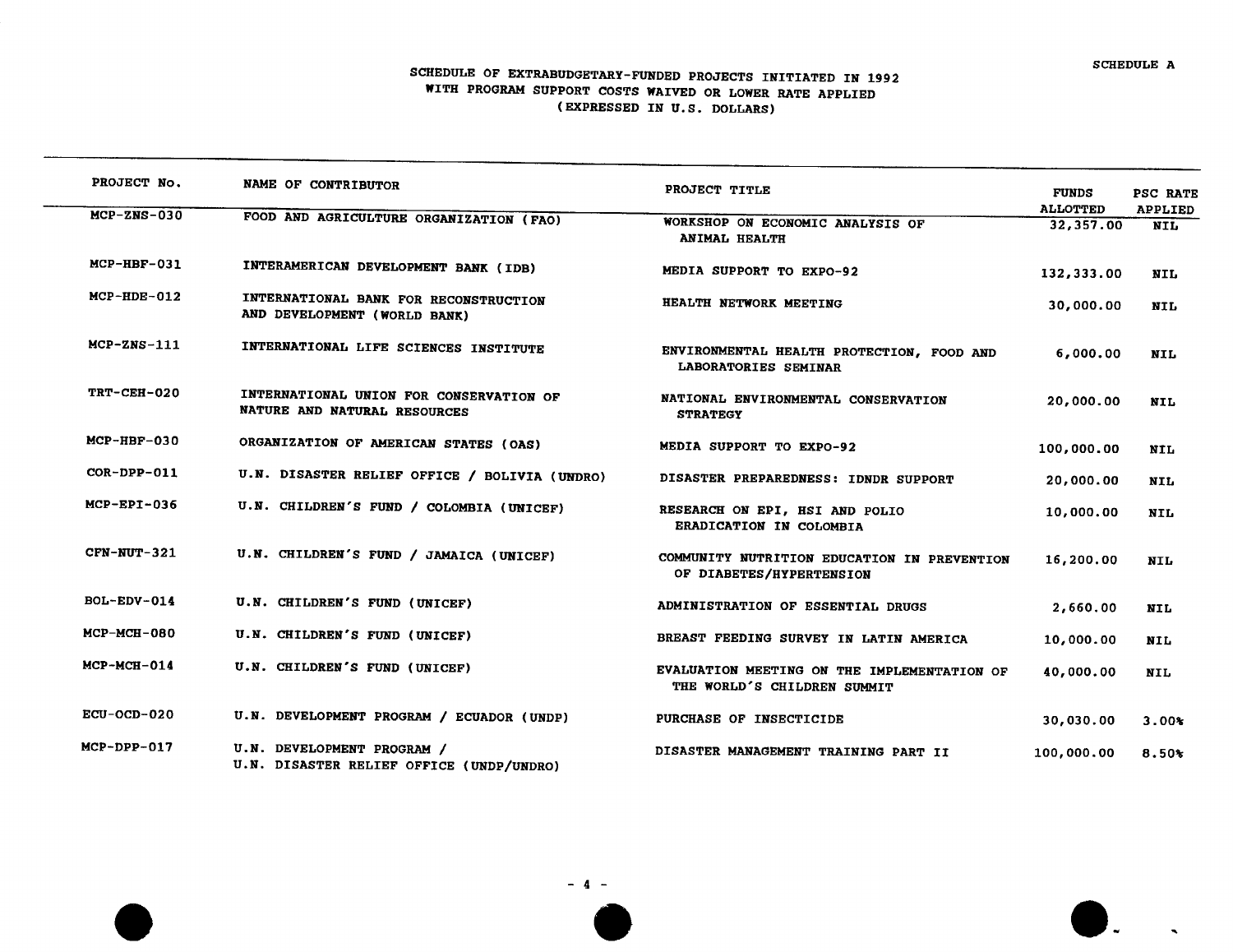



**SCHEDULE A** 

# SCHEDULE OF EXTR**A**BUDGETARY**-**FUNDED PROJECTS INITIATED IN 1992 WITH PROG**R**AM SUPPORT COSTS WAIVED OR LOW**E**R **R**ATE APPLIED (EXPRESSED IN U**.**S**.** DO**L**LARS)

| PROJECT No.               | NAME OF CONTRIBUTOR                                                 | PROJECT TITLE                                                                        | <b>FUNDS</b>    | PSC RATE       |
|---------------------------|---------------------------------------------------------------------|--------------------------------------------------------------------------------------|-----------------|----------------|
| PRIVATE AND PUBLIC SECTOR |                                                                     |                                                                                      | <b>ALLOTTED</b> | <b>APPLIED</b> |
| DAD-MPN-020               | CARNEGIE CORPORATION OF NEW YORK                                    | STUDY OF THE EFFECTIVENESS OF INTERNATIONAL<br>HEALTH AGENCIES                       | 25,000.00       | <b>NIL</b>     |
| $CEP-CEH-013$             | GERMAN AGENCY FOR TECHNICAL COOPERATION                             | SEMINAR ON TRANSPORTATION OF WASTE AND<br>HAZARDS MATERIALS                          | 16,000.00       | <b>NIL</b>     |
| <b>CEP-CEH-291</b>        | GERMAN AGENCY FOR TECHNICAL COOPERATION                             | TECHNICAL STRENGTHENING OF CEPIS SPECIAL<br>TRAVEL COSTS                             | 6,940.00        | <b>NIL</b>     |
| $CEP-CEH-292$             | GERMAN AGENCY FOR TECHNICAL COOPERATION                             | TECHNICAL STRENGTHENING OF CEPIS TRAVEL<br>REIMBURSEMENT                             | 15,633.00       | <b>NIL</b>     |
| $CEP-CEH-293$             | GERMAN AGENCY FOR TECHNICAL COOPERATION                             | TECHNICAL STRENGTHENING OF CEPIS STUDY<br>ON GALVANIZATION                           | 13,277.00       | 3.00           |
| MCP-CLR-030               | INSTITUTO ONCOLOGICO REGIONAL                                       | COBALT THERAPY UNIT DONATION TO<br>INSTITUTO ONCOLOGICO REGIONAL DEL<br><b>CIBAO</b> | 25,750.00       | <b>NIL</b>     |
| URU-HIV-020               | NATIONAL ASSOCIATION OF PERSONS WITH AIDS                           | COLLABORATION WITH NON-GOVERNMENTAL<br><b>ORGANIZATIONS</b>                          | 6,000.00        | <b>NIL</b>     |
| CHI-HIV-020               | NATIONAL ASSOCIATION OF PERSONS WITH AIDS                           | COLLABORATION WITH NON-GOVERNMENTAL<br><b>ORGANIZATIONS</b>                          | 6,000.00        | <b>NIL</b>     |
| MCP-HEE-014               | SISTERS OF THE SORROWFUL MOTHER HEALTH CARE<br>MINISTRY CORPORATION | WORKSHOP ON AGING POLICY, (SANTIAGO,<br>$2-6$ NOVEMBER '92)                          | 7,350.00        | NIL            |
| HAI-DHS-020               | SWISS NURSES ASSOCIATION                                            | <b>NURSING CARE</b>                                                                  | 23,600.00       | <b>NIL</b>     |
| $MCP-HBP-031$             | VARIOUS GRANTORS                                                    | TRANSLATION OF TEXTBOOK ON<br>"CLINICAL ONCOLOGY"                                    | 50,000.00       | <b>NIL</b>     |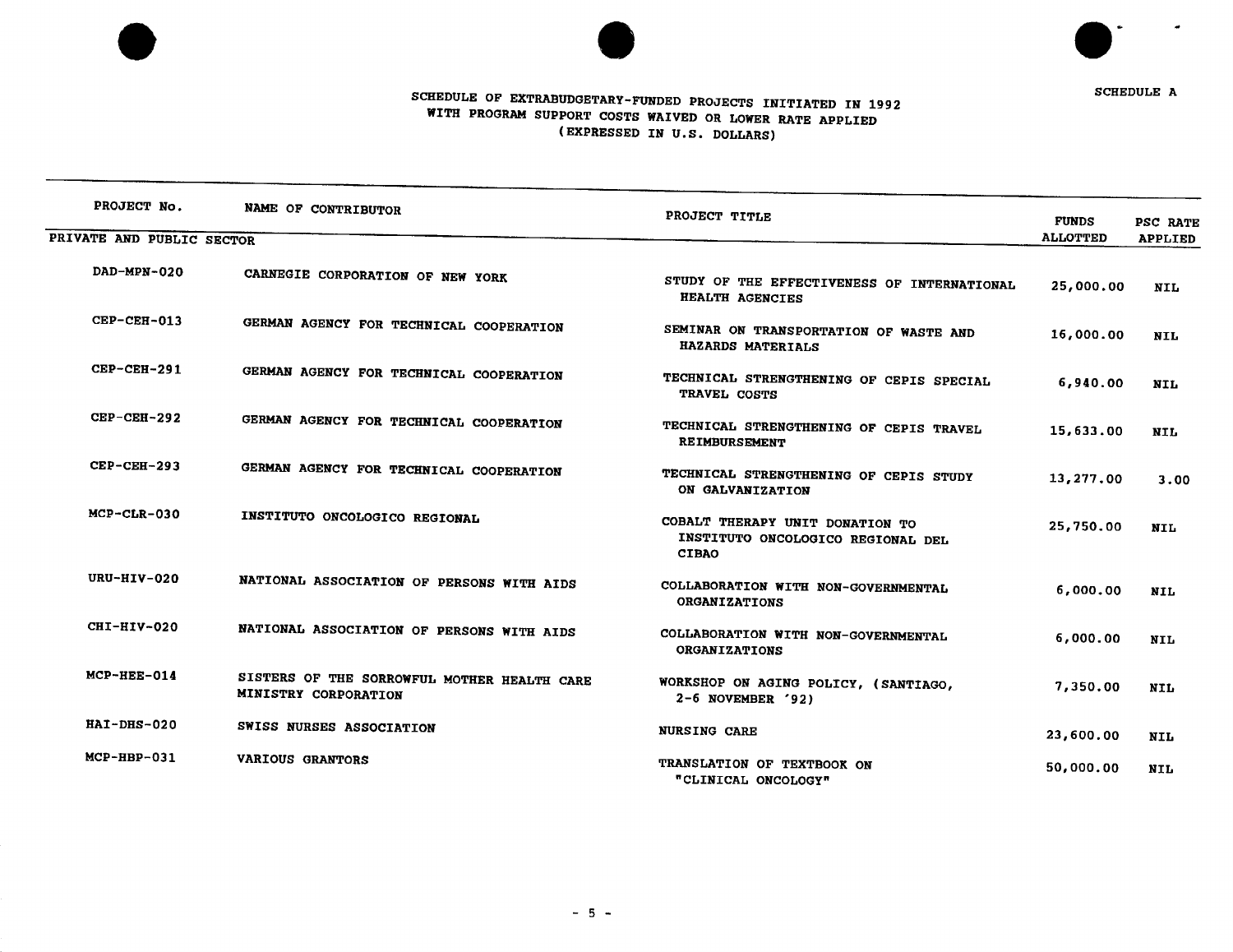#### SCHEDULE OF EXTRABUDGETARY-FUNDED PROJECTS INITIATED IN 1992 WITH PROG**R**AM SUPPORT COSTS WAIVED O**R** LOWER **R**AT**E** APPLIED (EXP**R**ESSED IN U**.**S**.** DOLLARS)

| PROJECT No.        | NAME OF CONTRIBUTOR          | PROJECT TITLE                   | <b>FUNDS</b><br><b>ALLOTTED</b> | PSC RATE<br><b>APPLIED</b> |
|--------------------|------------------------------|---------------------------------|---------------------------------|----------------------------|
| <b>OTHERS</b>      |                              |                                 |                                 |                            |
| BIR-HBD-040        | BIREME CONGRESS (BRAZIL)     | REGIONAL CONGRESS               | 20,168.00                       | NIL                        |
| CEP-CWS-024        | FISH-INCOME (PERU)           | INCOME FROM SALE OF FISH        | 4,355.00                        | NIL                        |
| <b>PAZ-ZNS-023</b> | INPPAZ-FARM SALE (ARGENTINA) | INCOME FROM FARM SALES          | 75.00                           | NIL                        |
| $CEP-CEH-023$      | LABORATORY SERVICES (PERU)   | INCOME FROM LABORATORY SERVICES | 22,001.00                       | NIL                        |
|                    |                              |                                 |                                 |                            |

 $\sim$ 

T O T A L 6**,**27d**,**140**.**00

 $\overline{a}$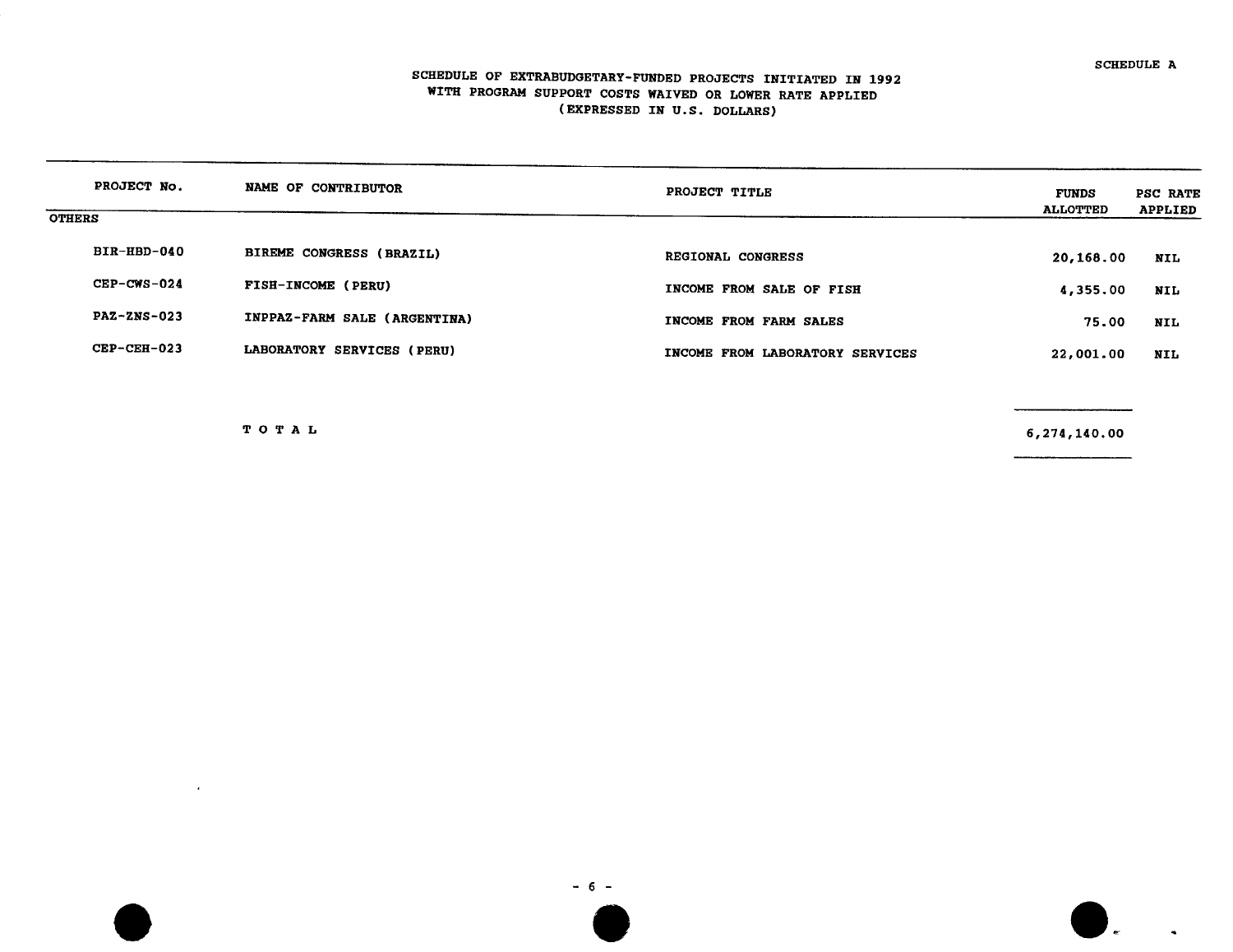



# SCHEDULE OF EXTRABUDGETARY-FUNDED PROJECTS INITIATED IN 1992 WITH F**U**LL PROGRAM SUPPORT COSTS (EXPH**E**SSED IN U**.**S**.** DOLLARS)

| PROJECT No.                  | NAME OF CONTRIBUTOR                              | PROJECT TITLE                                                                      | <b>FUNDS</b>          | PSC RATE       |
|------------------------------|--------------------------------------------------|------------------------------------------------------------------------------------|-----------------------|----------------|
| PAHO/WHO MEMBER GOVERNMENTS: |                                                  |                                                                                    | <b>ALLOTTED</b>       | <b>APPLIED</b> |
| <b>BRAZIL</b>                |                                                  |                                                                                    |                       |                |
| <b>BRA-ZNS-041</b>           | GOVERNMENT OF BRAZIL                             | SCIENTIFIC AND TECHNOLOGICAL COOPERATION<br>IN VETERINARY PUBLIC HEALTH (PHASE II) | 21,291.00 13.00%      |                |
| <b>CANADA</b>                |                                                  |                                                                                    |                       |                |
| $CAP-PPP-330$                | CANADIAN INTERNATIONAL DEVELOPMENT AGENCY (CIDA) | EMERGENCY PREPAREDNESS IN ENGLISH SPEAKING<br>CARIBBEAN (CIDA PHASE III)           | 88,705.00 13.00%      |                |
| ELS-DPP-330                  | CANADIAN INTERNATIONAL DEVELOPMENT AGENCY (CIDA) | EMERGENCY PREPAREDNESS FOR CENTRAL AMERICA<br>(CIDA GRANT PHASE III)               | 11,300.00 13.00%      |                |
| <b>GUT-DPP-330</b>           | CANADIAN INTERNATIONAL DEVELOPMENT AGENCY (CIDA) | EMERGENCY PREPAREDNESS FOR CENTRAL AMERICA<br>(CIDA GRANT PHASE III)               | $9,040.00$ 13.00%     |                |
| $HON-DPP-330$                | CANADIAN INTERNATIONAL DEVELOPMENT AGENCY (CIDA) | EMERGENCY PREPAREDNESS FOR CENTRAL AMERICA<br>(CIDA GRANT PHASE III)               | 9,040.00 13.00%       |                |
| $MCP-CEH-050$                | GOVERNMENT OF CANADA                             | HAZARDOUS WASTE AND HEALTH PROTECTION IN<br>LATIN AMERICA AND THE CARIBBEAN        | 57,377.00 13.00%      |                |
| $MCP-DPP-032$                | CARIBBEAN DISASTER EMERGENCY RESPONSE AGENCY     | TECHNICAL COOPERATION WITH CDERA                                                   | 123,865.00 13.00%     |                |
| $MCP-DPP-333$                | CANADIAN INTERNATIONAL DEVELOPMENT AGENCY (CIDA) | REGIONAL DOCUMENTATION CENTER                                                      | 32,431.00 13.00%      |                |
| $MCP-EPI-034$                | CANADIAN PUBLIC HEALTH ASSOCIATION               | SUSTAINING AWARENESS / MEASLES ELIMINATION,<br>ENGLISH-SPEAKING CARIBBEAN          | $266,667.00$ 13.00%   |                |
| $MCP-EPI-035$                | CANADIAN PUBLIC HEALTH ASSOCIATION               | SUSTAINING AWARENESS / MEASLES ELIMINATION<br>IN GUYANA                            | $108,480.00$ $13.00*$ |                |
| $MCP-RDV-030$                | CANADIAN INTERNATIONAL DEVELOPMENT AGENCY (CIDA) | EPIDEMIOLOGIC STUDIES ON STREPTOCOCCAL<br><b>VACCINE</b>                           | 423,703.00 13.00%     |                |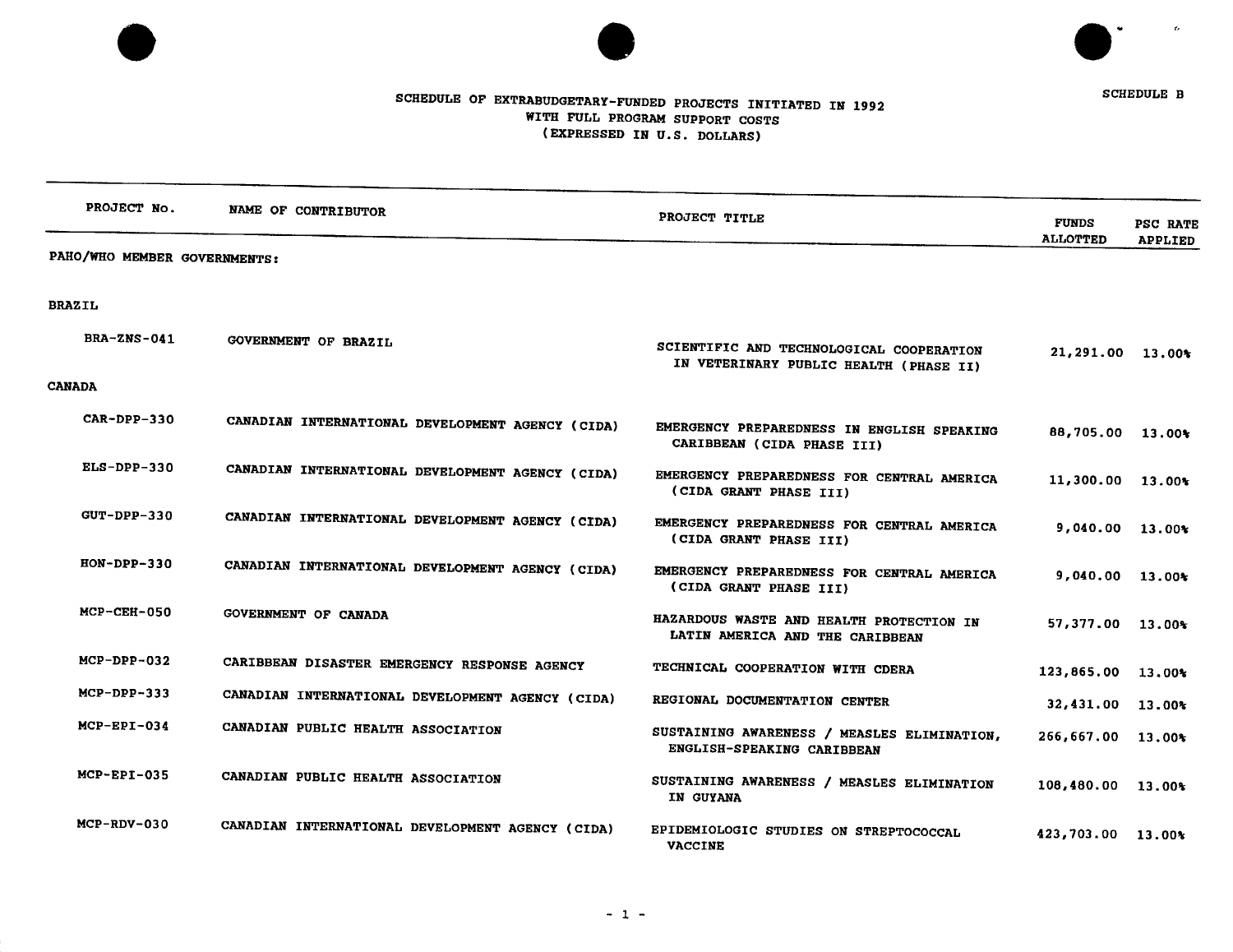$\mathbf{L}$ 

## SCHEDULE OF EXTRABUDGETARY-FUNDED PROJECTS INITIATED IN 1992 WITH FULL P**R**OORAM SUPPORT COSTS (EXPRESSED IN U**.**S**.** DOLLARS)

| PROJECT No.        | NAME OF CONTRIBUTOR              | PROJECT TITLE                                                                        | <b>FUNDS</b><br><b>ALLOTTED</b> | PSC RATI<br><b>APPLIED</b> |
|--------------------|----------------------------------|--------------------------------------------------------------------------------------|---------------------------------|----------------------------|
| <b>DENMARK</b>     |                                  |                                                                                      |                                 |                            |
| $MCP-HME-040$      | <b>GOVERNMENT OF DENMARK</b>     | DEVELOPMENT OF HEALTH EDUCATION IN<br>CENTRAL AMERICA AND PANAMA                     | $1,078,221.00$ 13.00%           |                            |
| <b>ITALY</b>       |                                  |                                                                                      |                                 |                            |
| <b>BRA-DHS-140</b> | GOVERNMENT OF ITALY              | DEVELOPMENT OF HEALTH SERVICES FOR THE<br><b>HEAP PROGRAM</b>                        | 157,305.00 13.00%               |                            |
| CAR-MCH-061        | <b>GOVERNMENT OF ITALY</b>       | STRENGTHENING OF MATERNAL AND CHILD HEALTH                                           | 646,360.00 13.00%               |                            |
| CAR-RHB-021        | GOVERNMENT OF ITALY              | COMMUNITY BASED REHABILITATION SERVICES                                              | 157,900.00 13.00%               |                            |
| $CAR - VBC - 021$  | GOVERNMENT OF ITALY              | CONTROL OF AEDES AEGYPTI                                                             | $796,085.00$ 13.00%             |                            |
| $COL-DRS-140$      | GOVERNMENT OF ITALY              | DEVELOPMENT OF HEALTH SERVICES FOR THE<br>HEAP PROGRAM                               | $206,869.00$ 13.00%             |                            |
| PER-DHS-140        | GOVERNMENT OF ITALY              | DEVELOPMENT OF HEALTH SERVICES FOR THE<br><b>HEAP PROGRAM</b>                        | 144,013.00 13.00%               |                            |
| <b>NETHERLANDS</b> |                                  |                                                                                      |                                 |                            |
| BLZ-CDD-071        | GOVERNMENT OF NETHERLANDS        | SOCIAL COMMUNICATION PRIORITY MEASURES FOR<br>PREVENTION AND CONTROL OF CHOLERA      | 28,250.00 13.00%                |                            |
| $BLZ-DHS-131$      | <b>GOVERNMENT OF NETHERLANDS</b> | MAINTENANCE SERVICES OF HEALTH FACILITIES<br>IN CENTRAL AMERICA AND PANAMA (PHASE I) | 60,000.00 13.00%                |                            |
| $BLZ-DHS-133$      | GOVERNMENT OF NETHERLANDS        | STRENGTHENING OF MAINTENANCE SERVICES UNDER<br>MINISTRY OF HEALTH                    | $67,175,00$ 13.00%              |                            |
| $COL-CDD-071$      | GOVERNMENT OF NETHERLANDS        | SOCIAL COMMUNICATION PRIORITY MEASURES FOR<br>CHOLERA PREVENTION AND CONTROL         | 67,800.00 13.00%                |                            |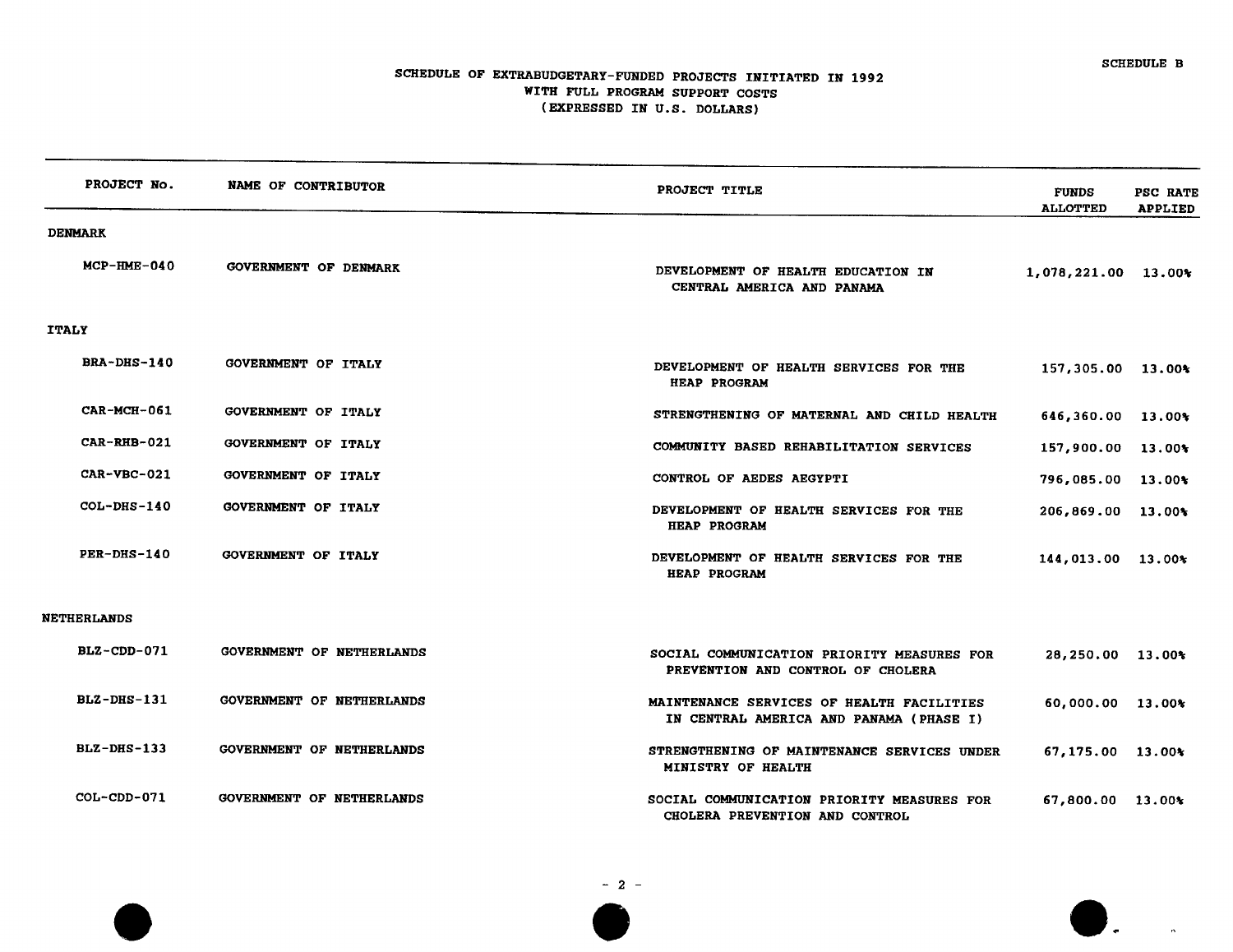



 $\bullet$ 

 $\bullet$ 

# *S*CHE*DU*LE OF E*X*T*RA*B*UD*GETAR*Y*-F*UND*E*D* PROJE*C*T*S* INITI*A*TE*D* IN 1*99*2 WIT*H FU*LL *P*ROG**R**AM S*U*P*P*O**R**T *C*OSTS (EXP**RE**SSED IN U**.**S. DOLLA**R**S)

| PROJECT No.        | NAME OF CONTRIBUTOR              | PROJECT TITLE                                                                       | <b>FUNDS</b>                        | PSC RATE       |
|--------------------|----------------------------------|-------------------------------------------------------------------------------------|-------------------------------------|----------------|
| $COR-DPP-090$      | GOVERNMENT OF NETHERLANDS        | COMPUTERIZED MANAGEMENT SYSTEM FOR HEALTH                                           | <b>ALLOTTED</b><br>33,900.00 13.00% | <b>APPLIED</b> |
|                    |                                  | RELIEF IN DISASTER AFFECTED COUNTRIES                                               |                                     |                |
| ECU-CDD-071        | GOVERNMENT OF NETHERLANDS        |                                                                                     |                                     |                |
|                    |                                  | SOCIAL COMMUNICATION PRIORITY MEASURES FOR<br>CHOLERA PREVENTION AND CONTROL        | 67,800.00 13.00%                    |                |
| $ELS-HIV-252$      | GOVERNMENT OF NETHERLANDS        | SUPPORT TO AIDS MEDIUM-TERM PLANNING                                                |                                     |                |
|                    |                                  |                                                                                     | 5,917.00 13.00%                     |                |
| <b>GUT-CDD-071</b> | GOVERNMENT OF NETHERLANDS        | SOCIAL COMMUNICATION PRIORITY MEASURES FOR<br>THE PREVENTION AND CONTROL OF CHOLERA | 67,800.00 13.00%                    |                |
| $HON$ -CDD-071     | GOVERNMENT OF NETHERLANDS        | SOCIAL COMMUNICATION PRIORITY MEASURES FOR                                          |                                     |                |
|                    |                                  | THE PREVENTION AND CONTROL OF CHOLERA                                               | 67,800.00 13.00%                    |                |
| MCP-DPP-090        |                                  |                                                                                     |                                     |                |
|                    | <b>GOVERNMENT OF NETHERLANDS</b> | COMPUTERIZED MANAGEMENT SYSTEM FOR HEALTH<br>RELIEF SUPPLIES IN DISASTER-AFFECTED   | 311,788.00 13.00%                   |                |
|                    |                                  | <b>COUNTRIES</b>                                                                    |                                     |                |
| NIC-CDD-071        | GOVERNMENT OF NETHERLANDS        |                                                                                     |                                     |                |
|                    |                                  | SOCIAL COMMUNICATION PRIORITY MEASURES FOR<br>THE PREVENTION AND CONTROL OF CHOLERA | 47,353.00 13.00%                    |                |
|                    |                                  |                                                                                     |                                     |                |
| PER-CDD-071        | <b>GOVERNMENT OF NETHERLANDS</b> | SOCIAL COMMUNICATION PRIORITY MEASURES FOR                                          | 124,300.00 13.00%                   |                |
|                    |                                  | CHOLERA PREVENTION AND CONTROL                                                      |                                     |                |
| $SUR$ -CDD-071     | GOVERNMENT OF NETHERLANDS        | SOCIAL COMMUNICATION PRIORITY MEASURES FOR                                          | 67,800.00 13.00%                    |                |
|                    |                                  | CHOLERA PREVENTION AND CONTROL                                                      |                                     |                |
| VEN-CDD-071        | <b>GOVERNMENT OF NETHERLANDS</b> |                                                                                     |                                     |                |
|                    |                                  | SOCIAL COMMUNICATION PRIORITY MEASURES FOR<br>CHOLERA PREVENTION AND CONTROL        | 67,800.00 13.00%                    |                |
|                    |                                  |                                                                                     |                                     |                |
| <b>NORWAY</b>      |                                  |                                                                                     |                                     |                |
| $BLZ-HIV-254$      | <b>GOVERNMENT OF NORWAY</b>      | SUPPORT TO AIDS MEDIUM-TERM PLANNING                                                |                                     |                |
|                    |                                  |                                                                                     | 15,000.00 13.00%                    |                |
| $COR-CEH-032$      | <b>GOVERNMENT OF NORWAY</b>      | INSTITUTIONAL STRENGTHENING OF                                                      | $149.779.00$ 13.00*                 |                |

COR**-**CEH**-**132 GOVERNMENT OF NORWAY SUBREGIONAL COO**R**DINATION OF MASICA 285**,**775**.**00 13**.**00%

ENVIRONMENTAL HEALTH SECTOR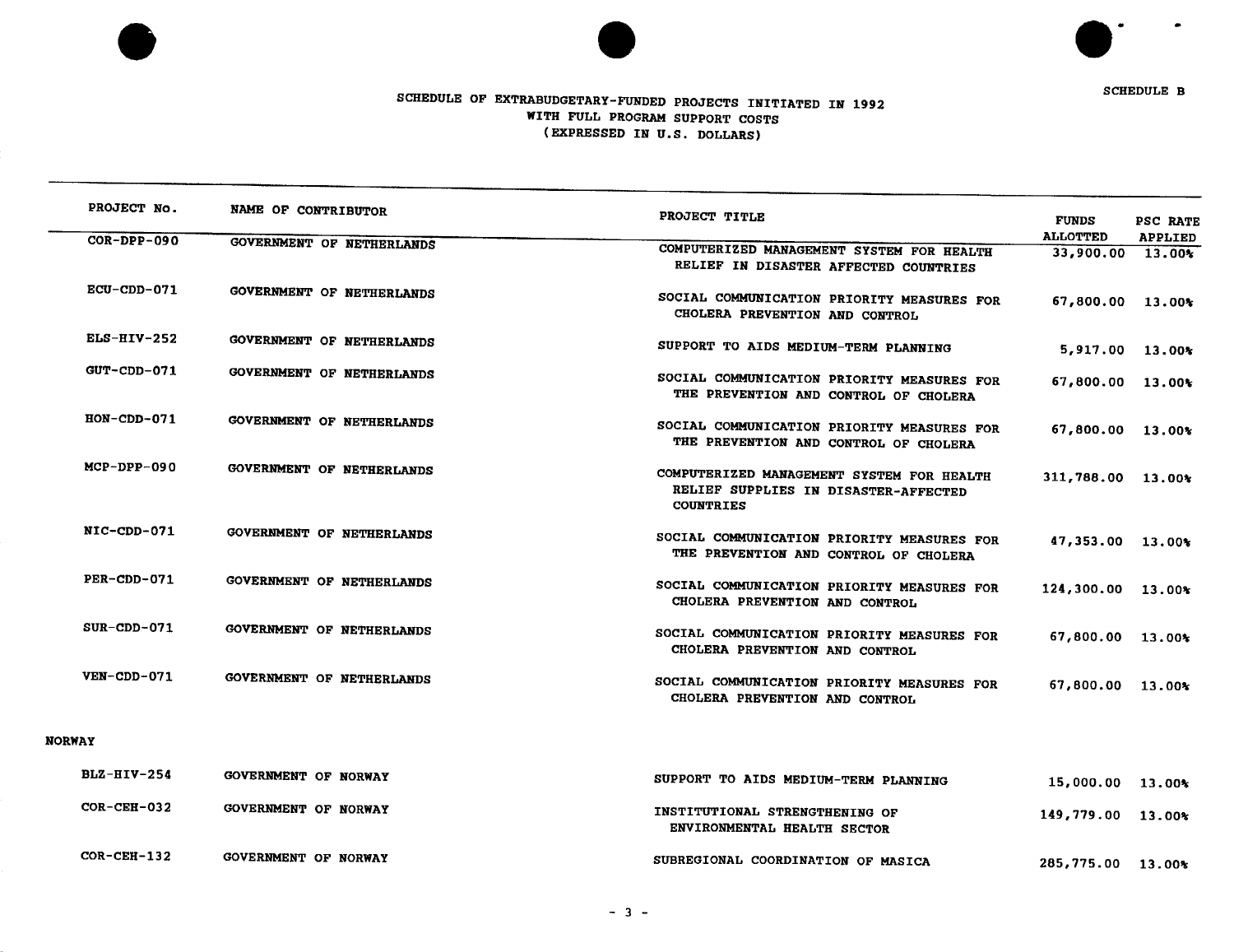$\mathbf{I}$ .

# SCHEDULE OF EXT**R**ABUDGETA**R**Y-FUNDED PROJECTS INITIATED IN 1992 WITH FULL P**R**OG**R**AM SUPPORT COSTS (EXP**R**ESSED IN U**.**S**.** DOLLA**R**S)

| PROJECT No.        | NAME OF CONTRIBUTOR                             | PROJECT TITLE                                                        | <b>FUNDS</b><br><b>ALLOTTED</b> | PSC RATE<br><b>APPLIED</b> |
|--------------------|-------------------------------------------------|----------------------------------------------------------------------|---------------------------------|----------------------------|
| ELS-CEH-032        | <b>GOVERNMENT OF NORWAY</b>                     | INSTITUTIONAL STRENGTHENING OF<br>ENVIRONMENTAL HEALTH SECTOR        | 35,482.00 13.00%                |                            |
| $ELS-HIV-254$      | GOVERNMENT OF NORWAY                            | SUPPORT TO AIDS MEDIUM-TERM PLANNING                                 | 47,657.00 13.00%                |                            |
| GUT-CEH-032        | <b>GOVERNMENT OF NORWAY</b>                     | INSTITUTIONAL STRENGTHENING OF<br>ENVIRONMENTAL HEALTH SECTOR        | $51,189.00$ 13.00%              |                            |
| $HON-CEH-032$      | GOVERNMENT OF NORWAY                            | INSTITUTIONAL STRENGTHENING OF<br>ENVIRONMENTAL HEALTH SECTOR        | 42,714.00 13.00%                |                            |
| $MCP-HIV-214$      | <b>GOVERNMENT OF NORWAY</b>                     | AIDS MEDIUM-TERM PLANNING IN CENTRAL<br>AMERICA AND PANAMA           | 33,627.00 13.00%                |                            |
| <b>PAN-CEH-032</b> | GOVERNMENT OF NORWAY                            | INSTITUTIONAL STRENGTHENING OF<br><b>ENVIRONMENTAL HEALTH SECTOR</b> | 48,929.00 13.00%                |                            |
| <b>PARAGUAY</b>    |                                                 |                                                                      |                                 |                            |
| <b>PAZ-ZNS-130</b> | <b>GOVERNMENT OF PARAGUAY</b>                   | TECHNICAL COOPERATION                                                |                                 | 33.00 13.00%               |
| <b>SWEDEN</b>      |                                                 |                                                                      |                                 |                            |
| BLZ-CDD-053        | SWEDISH INTERNATIONAL DEVELOPMENT AGENCY (SIDA) | CENTRAL AMERICAN PROGRAM FOR PREVENTION<br>AND CONTROL OF CHOLERA    | 124,820.00 13.00%               |                            |
| <b>BLZ-MAL-100</b> | SWEDISH INTERNATIONAL DEVELOPMENT AGENCY (SIDA) | CENTRAL AMERICAN PROGRAM FOR MALARIA CONTROL                         | 50,000.00 13.00%                |                            |
| $BLZ-TCC-033$      | SWEDISH INTERNATIONAL DEVELOPMENT AGENCY (SIDA) | TRIPARTITE COOPERATION AGREEMENT:<br>BELIZE, GUATEMALA AND MEXICO    | $11,300.00$ $13.00*$            |                            |
| $COR-CDD-053$      | SWEDISH INTERNATIONAL DEVELOPMENT AGENCY (SIDA) | CENTRAL AMERICAN PROGRAM FOR PREVENTION AND<br>CONTROL OF CHOLERA    | 188,400.00 13.00%               |                            |
| $COR-CEH-031$      | SWEDISH INTERNATIONAL DEVELOPMENT AGENCY (SIDA) | INSTITUTIONAL STRENGTHENING OF ENVIRONMENTAL<br><b>HEALTH SECTOR</b> | 28,250.00 13.00%                |                            |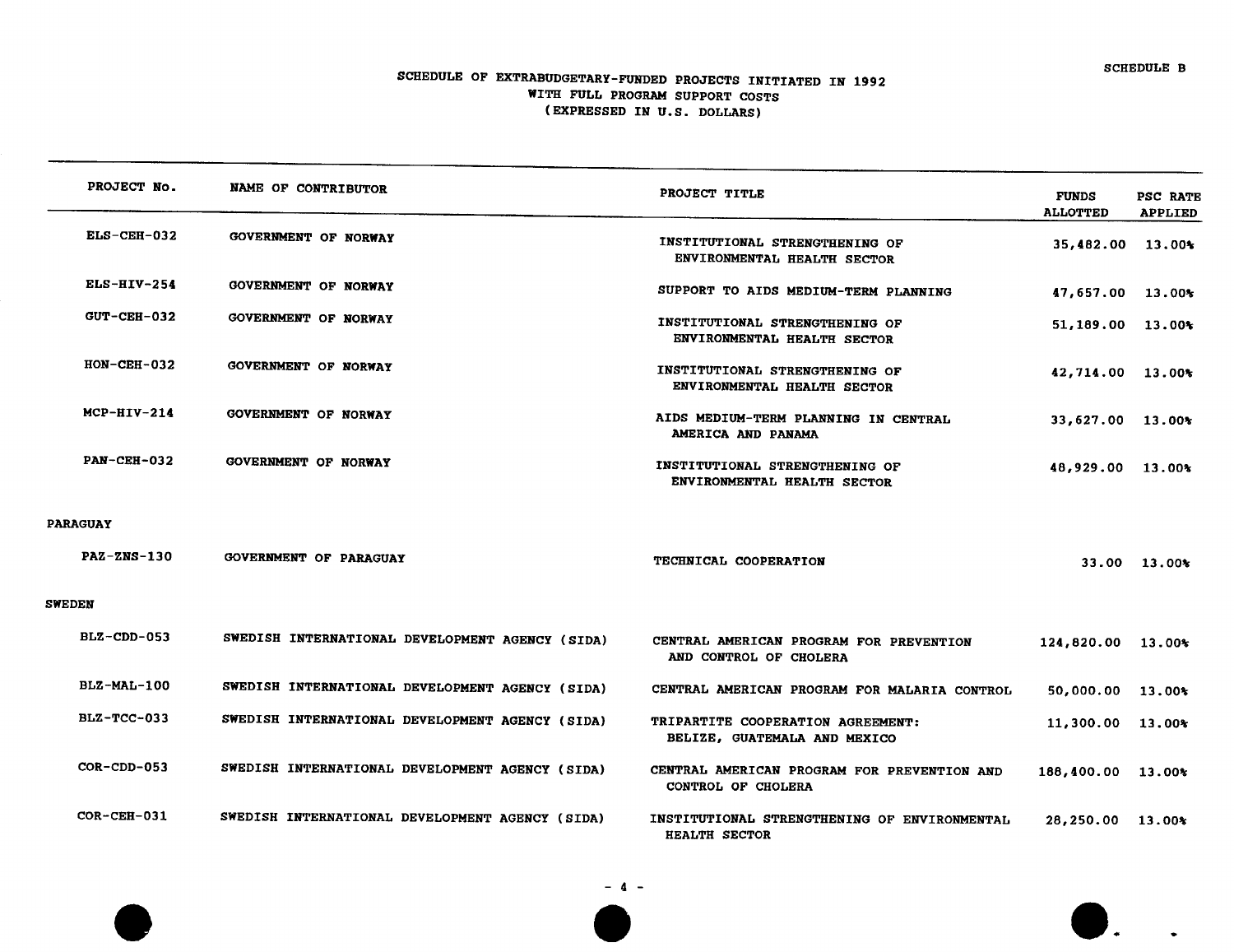



# SCHEDULE OF EXTRA BUDGETARY -FULL-WITH THIS PROPERTY CONDUCTS IN (EXP**R**ESSED IN U**.**S**.** DOLLARS)

| PROJECT No.        | NAME OF CONTRIBUTOR                             | PROJECT TITLE                                                           | <b>FUNDS</b><br><b>ALLOTTED</b> | PSC RATE<br><b>APPLIED</b> |
|--------------------|-------------------------------------------------|-------------------------------------------------------------------------|---------------------------------|----------------------------|
| $COR-ML-100$       | SWEDISH INTERNATIONAL DEVELOPMENT AGENCY (SIDA) | CENTRAL AMERICAN PROGRAM FOR MALARIA CONTROL                            | 75,000.00                       | 13.00%                     |
| COR-TCC-033        | SWEDISH INTERNATIONAL DEVELOPMENT AGENCY (SIDA) | SUPPORT FOR INTERCOUNTRY TECHNICAL<br>COOPERATION AGREEMENTS            | 11,300.00                       | 13.00%                     |
| $ELS$ -CDD-053     | SWEDISH INTERNATIONAL DEVELOPMENT AGENCY (SIDA) | CENTRAL AMERICAN PROGRAM FOR PREVENTION AND<br>CONTROL OF CHOLERA       | 375,390.00 13.00%               |                            |
| $ELS-DHS-143$      | SWEDISH INTERNATIONAL DEVELOPMENT AGENCY (SIDA) | DEMOBILIZATION PROCESS: FMLN COMBATANTS<br>(SELECTIVE SPECIALIZED CARE) | 320,567.00 13.00%               |                            |
| $ELS-DHS-144$      | SWEDISH INTERNATIONAL DEVELOPMENT AGENCY (SIDA) | DEMOBILIZATION PROCESS: FMLN COMBATANTS<br>(DENTAL CARE)                | 112,631.00                      | $13.00*$                   |
| $ELS-DHS-145$      | SWEDISH INTERNATIONAL DEVELOPMENT AGENCY (SIDA) | EMERGENCY HEALTH SERVICES FOR DEMOBILIZATION<br>PROCESS PART II         | 150,000.00 13.00%               |                            |
| $ELS-HIV-251$      | SWEDISH INTERNATIONAL DEVELOPMENT AGENCY (SIDA) | SUPPORT TO AIDS MEDIUM-TERM PLANNING                                    | 81,942.00                       | 13.00%                     |
| ELS-MAL-100        | SWEDISH INTERNATIONAL DEVELOPMENT AGENCY (SIDA) | CENTRAL AMERICAN PROGRAM FOR MALARIA CONTROL                            | 225,000.00                      | 13.00*                     |
| <b>ELS-TCC-033</b> | SWEDISH INTERNATIONAL DEVELOPMENT AGENCY (SIDA) | SUPPORT FOR INTERCOUNTRY TECHNICAL<br>COOPERATION AGREEMENTS            | 11,300.00                       | 13.00%                     |
| GUT-CDD-053        | SWEDISH INTERNATIONAL DEVELOPMENT AGENCY (SIDA) | CENTRAL AMERICAN PROGRAM FOR PREVENTION AND<br>CONTROL OF CHOLERA       | 413,240.00 13.00%               |                            |
| <b>GUT-MAL-100</b> | SWEDISH INTERNATIONAL DEVELOPMENT AGENCY (SIDA) | CENTRAL AMERICAN PROGRAM FOR MALARIA CONTROL                            | 225,000.00                      | 13.00%                     |
| GUT-TCC-033        | SWEDISH INTERNATIONAL DEVELOPMENT AGENCY (SIDA) | TRIPARTITE COOPERATION AGREEMENT:<br>BELIZE, GUATEMALA AND MEXICO       | 11,300.00 13.00%                |                            |
| $GUT-WHD-032$      | SWEDISH INTERNATIONAL DEVELOPMENT AGENCY (SIDA) | HEALTH AND DEVELOPMENT OF INDIGENOUS WOMEN                              | 21,470.00 13.00%                |                            |
| $HON$ -CDD-053     | SWEDISH INTERNATIONAL DEVELOPMENT AGENCY (SIDA) | CENTRAL AMERICAN PROGRAM FOR PREVENTION AND<br>CONTROL OF CHOLERA       | 273,980.00 13.00%               |                            |
| $HON-MAL-100$      | SWEDISH INTERNATIONAL DEVELOPMENT AGENCY (SIDA) | CENTRAL AMERICAN PROGRAM FOR MALARIA CONTROL                            | $150,000.00$ $13.00*$           |                            |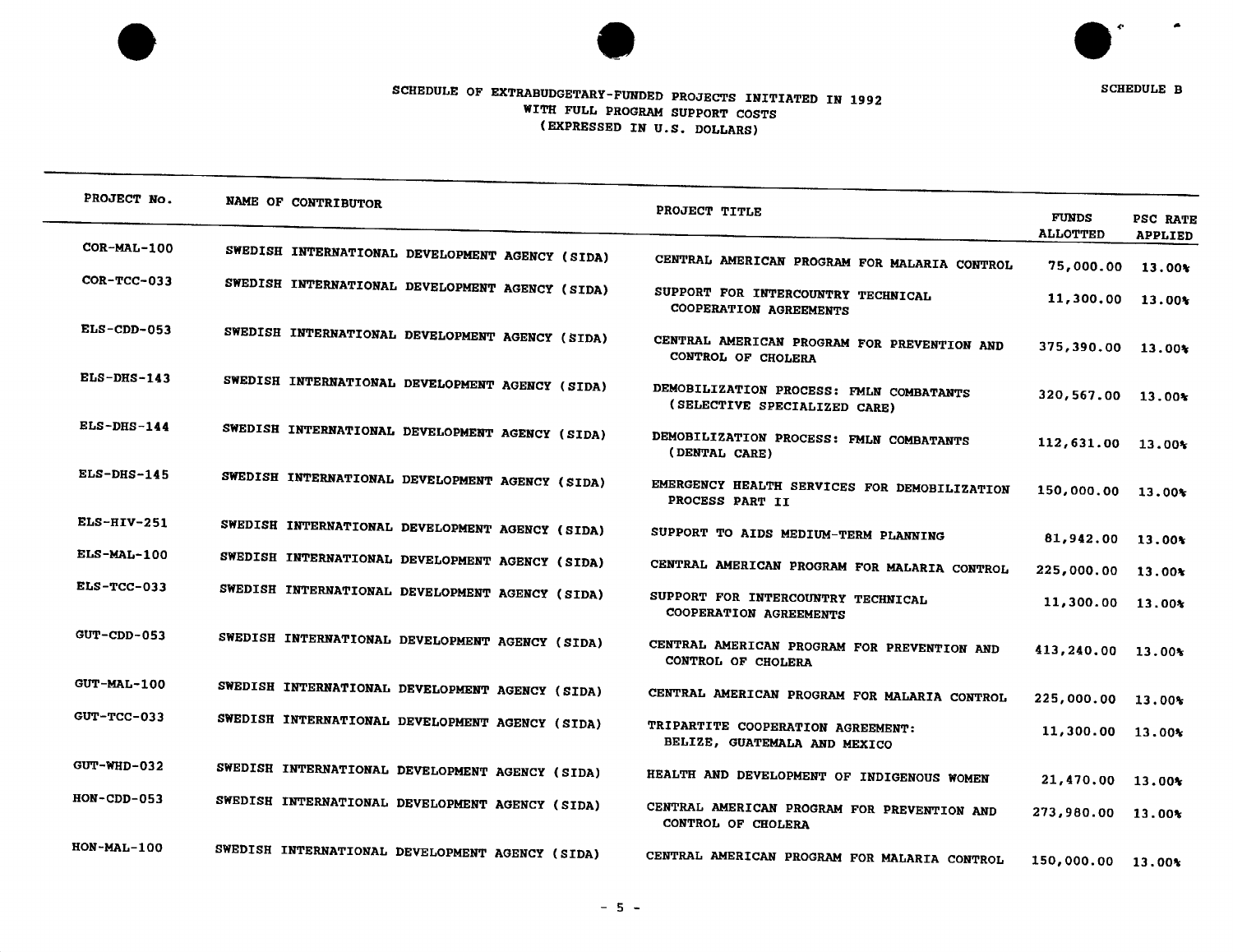$\blacksquare$  .

#### SCHEDULE OF EXT**R**ABUDGETARY-FUNDED PROJE**C**TS INITIATED IN 1992 WITH FULL PROGRAM SUPPORT COSTS (E*XP***R***E*SSE*D* IN *U*.*S*. *D*OLLA**R**S*)*

| PROJECT No.        | NAME OF CONTRIBUTOR                             | PROJECT TITLE                                                                     | <b>FUNDS</b><br><b>ALLOTTED</b> | PSC RATE<br><b>APPLIED</b> |
|--------------------|-------------------------------------------------|-----------------------------------------------------------------------------------|---------------------------------|----------------------------|
| $HON-TCC-033$      | SWEDISH INTERNATIONAL DEVELOPMENT AGENCY (SIDA) | SUPPORT FOR INTERCOUNTRY TECHNICAL<br>COOPERATION AGREEMENTS                      | 11,300.00 13.00%                |                            |
| $MCP$ -CDD-053     | SWEDISH INTERNATIONAL DEVELOPMENT AGENCY (SIDA) | PREVENTION OF CHOLERA EPIDEMIC IN<br>CENTRAL AMERICA                              | 35,482.00 13.00%                |                            |
| MCP-MAL-100        | SWEDISH INTERNATIONAL DEVELOPMENT AGENCY (SIDA) | DEVELOPMENT OF HUMAN RESOURCES IN CENTRAL<br>AMERICAN PROGRAM FOR MALARIA CONTROL | 50,000.00 13.00%                |                            |
| $MCP-OCH-020$      | SWEDISH INTERNATIONAL DEVELOPMENT AGENCY (SIDA) | DEVELOPMENT OF WORKERS' HEALTH IN CENTRAL<br>AMERICA AND PANAMA                   | 47,573.00 13.00%                |                            |
| $MCP-RDV-040$      | SWEDISH INTERNATIONAL DEVELOPMENT AGENCY (SIDA) | DEVELOPMENT OF CHOLERA VACCINE FOR TRIALS<br>IN COLOMBIA AND BRAZIL               | 1,327,995.00 13.00%             |                            |
| NIC-CDD-053        | SWEDISH INTERNATIONAL DEVELOPMENT AGENCY (SIDA) | CENTRAL AMERICAN PROGRAM FOR PREVENTION AND<br>CONTROL OF CHOLERA                 | 273,980.00 13.00%               |                            |
| NIC-DHS-030        | SWEDISH INTERNATIONAL DEVELOPMENT AGENCY (SIDA) | DEVELOPMENT OF LOCAL INTEGRATED HEALTH CARE<br>SYSTEMS (SILAIS)                   | 999,985.00 13.00%               |                            |
| NIC-MAL-100        | SWEDISH INTERNATIONAL DEVELOPMENT AGENCY (SIDA) | CENTRAL AMERICAN PROGRAM FOR MALARIA CONTROL                                      | 62,500.00 13.00%                |                            |
| NIC-TCC-033        | SWEDISH INTERNATIONAL DEVELOPMENT AGENCY (SIDA) | SUPPORT TO INTERCOUNTRY TECHNICAL<br>COOPERATION AGREEMENT                        | 28,250.00 13.00%                |                            |
| PAN-CDD-053        | SWEDISH INTERNATIONAL DEVELOPMENT AGENCY (SIDA) | CENTRAL AMERICAN PROGRAM FOR PREVENTION AND<br>CONTROL OF CHOLERA                 | 252,800.00 13.00%               |                            |
| PAN-MAL-100        | SWEDISH INTERNATIONAL DEVELOPMENT AGENCY (SIDA) | CENTRAL AMERICAN PROGRAM FOR MALARIA CONTROL                                      | 150,000.00 13.00%               |                            |
| <b>PAN-TCC-033</b> | SWEDISH INTERNATIONAL DEVELOPMENT AGENCY (SIDA) | SUPPORT FOR INTERCOUNTRY TECHNICAL<br>COOPERATION AGREEMENTS                      | 11,300.00 13.00%                |                            |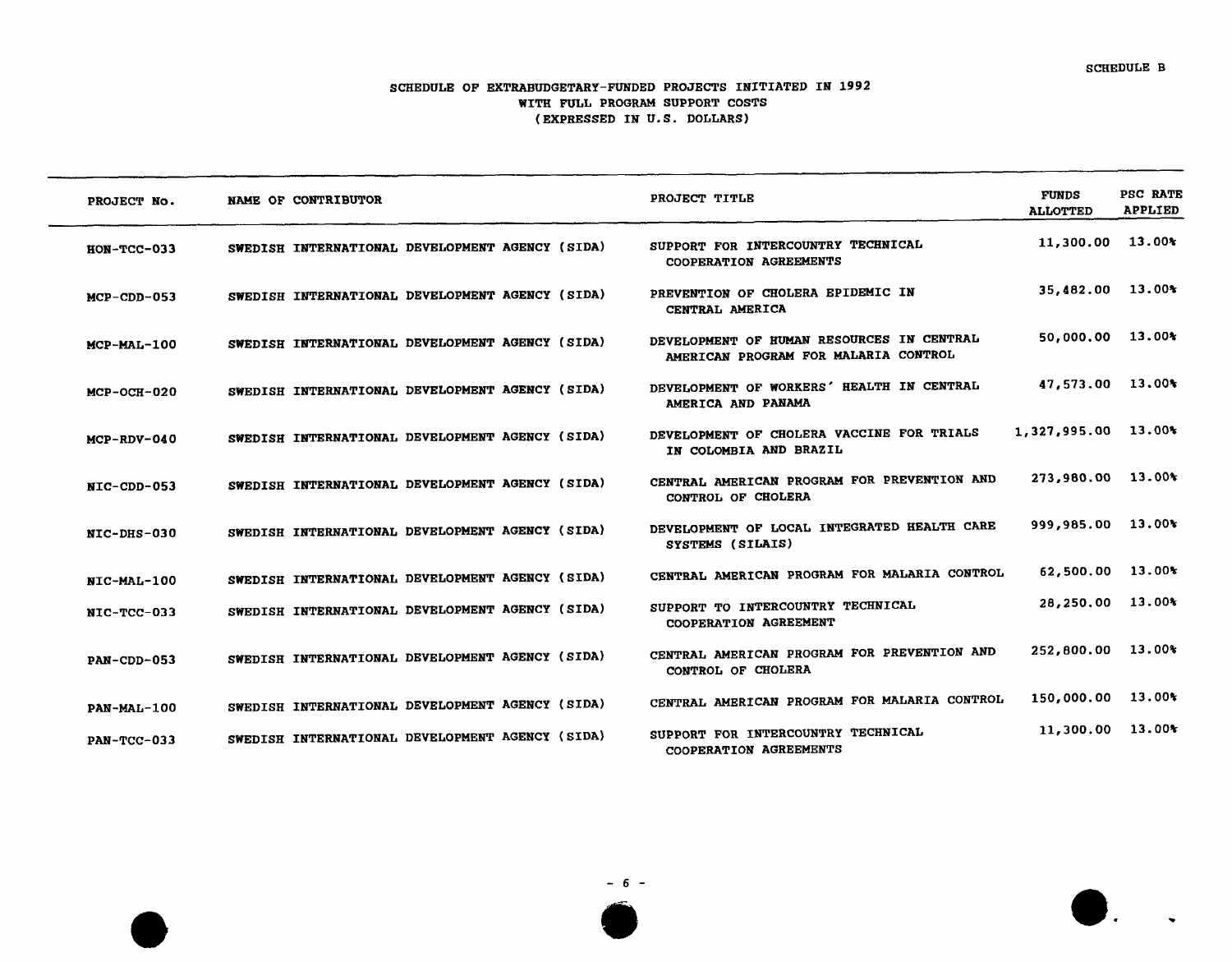



SCHEDULE B

# S*C*HED*U*LE *O*F E*X*TR*ABUD*GETARY-*FUND*E*D* PR*O*JE*C*TS I*N*ITIATE*D* I*N* 1*992* WITH *FUL*L P*RO*G*RAM* S*U*PPO**R**T *C*OSTS *(*E*XP*R**E**SSE*D* I*N U.*S*. DO*L*I*\_*AR*S*)*

| PROJECT No.                 | NAME OF CONTRIBUTOR                               | PROJECT TITLE                                                        | <b>FUNDS</b>        | PSC RATE       |
|-----------------------------|---------------------------------------------------|----------------------------------------------------------------------|---------------------|----------------|
| <b>UNITED KINGDOM</b>       |                                                   |                                                                      | <b>ALLOTTED</b>     | <b>APPLIED</b> |
| CAR-DPP-070                 | OVERSEAS DEVELOPMENT ADMINISTRATION (ODA)         | IDNDR ACTIVITIES IN THE CARIBBEAN                                    | 89,270.00 13.00%    |                |
| $MCP-DPP-066$               | OVERSEAS DEVELOPMENT ADMINISTRATION (ODA)         | REGIONAL IDNDR MEETING IN JAMAICA,<br>19-26 MAY 1992                 | 40,000.00 13.00%    |                |
| UNITED STATES OF AMERICA    |                                                   |                                                                      |                     |                |
| $MCP-EPI-095$               | CENTERS FOR DISEASE CONTROL (CDC)                 | LABORATORY NETWORK FOR POLIOMYELITIS<br>ERADICATION INITIATIVES      | 60,000.00 13.00%    |                |
| $ICP-EPI-121$               | U.S. AGENCY FOR INTERNATIONAL DEVELOPMENT (USAID) | ACCELERATED IMMUNIZATION PHASE II:<br>AMENDMENT I                    | 406,461.00 13.00%   |                |
| $MCP-EPI-121$               | U.S. AGENCY FOR INTERNATIONAL DEVELOPMENT (USAID) | ACCELERATED IMMUNIZATION PHASE II:<br><b>AMENDMENT I</b>             | 1,593,539.00 13.00% |                |
| $MCP-EPI-127$               | U.S. AGENCY FOR INTERNATIONAL DEVELOPMENT (USAID) | ACCELERATED IMMUNIZATION PHASE II:<br>DOMINICAN REPUBLIC             | 400,000.00 13.00%   |                |
| $MCP-EPI-128$               | U.S. AGENCY FOR INTERNATIONAL DEVELOPMENT (USAID) | ACCELERATED IMMUNIZATION PHASE II:<br><b>MEXICO</b>                  | 250,000.00 13.00%   |                |
| INTERNATIONAL ORGANIZATIONS |                                                   |                                                                      |                     |                |
| $CAR-DHS-030$               | CARIBBEAN DEVELOPMENT BANK (CDB)                  | INFORMATION SYSTEMS FOR COMMUNITY<br>HEALTH SERVICES                 | 631,558.00 20.00%   |                |
| PRIVATE AND PUBLIC SECTOR   |                                                   |                                                                      |                     |                |
| $FEP-MCH-021$               | CARNEGIE CORPORATION OF NEW YORK                  | BINATIONAL SYMPOSIUM ON HEALTH OF WOMEN,<br>ADOLESCENTS AND CHILDREN | 75,000.00 13.00%    |                |
| $MCP-WHD-040$               | CARNEGIE CORPORATION OF NEW YORK                  | WOMEN IN HEALTH AND DEVELOPMENT IN THE<br><b>CARIBBEAN</b>           | 25,000.00 13.00%    |                |